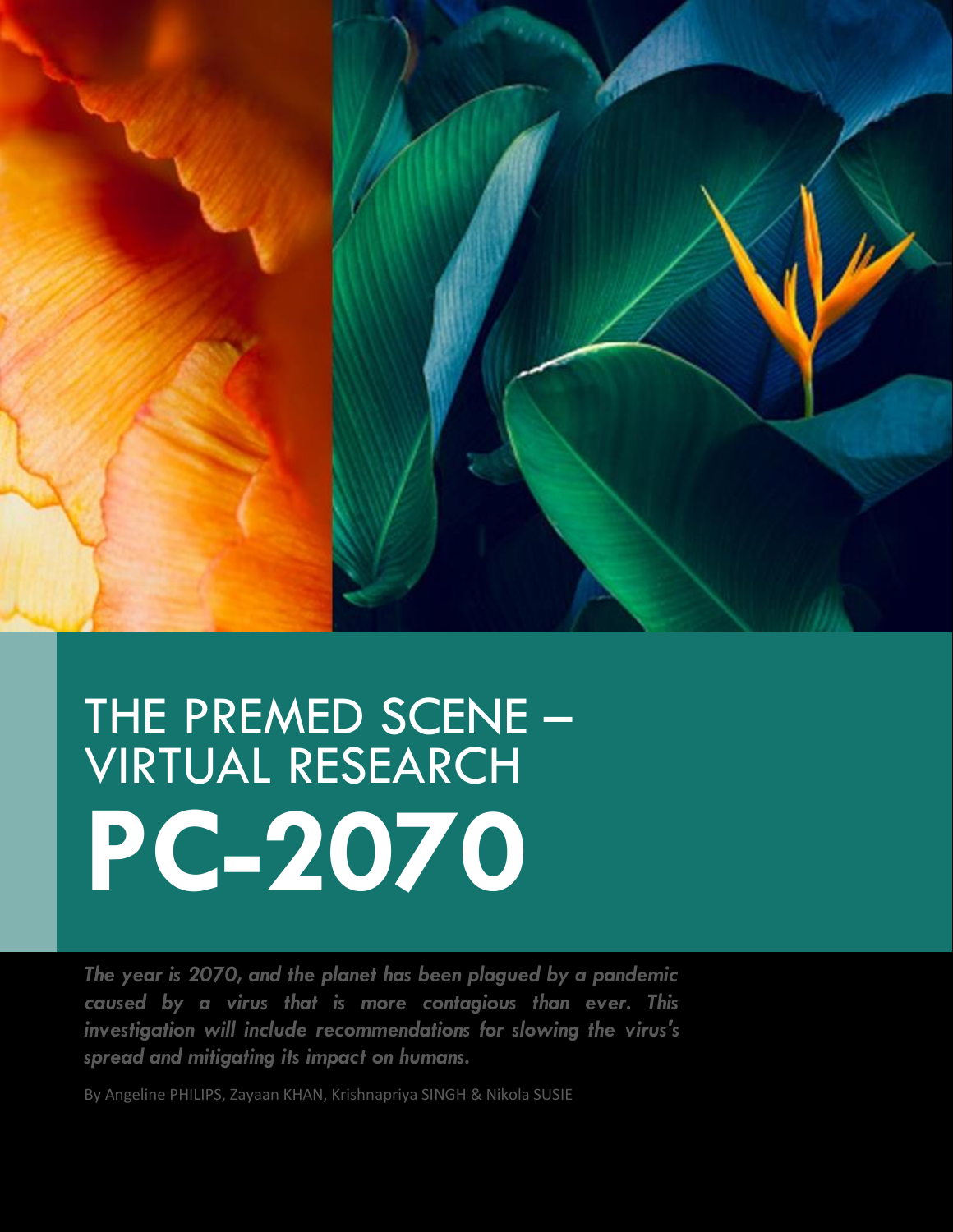# **INTRODUCTION**

The Pilot Coli virus (PC-2070), has been compared to the Coronavirus (COVID-19) in that it has been shown to spread from infected person to person by respiratory droplets such as coughing. It can also be spread by cockroaches, who, if PC-2070 carriers, can bite people and transmit the virus into the blood, causing harm to the host's lymphatic system, i.e., immune system. PC-2070 virus can also cause harm to the cardiovascular and respiratory systems, as well as blood clotting and tumors, which can restrict the heart and other organs from working normally.

The PC-2070 genome contains four main structural proteins, similar to COVID-19. Figure 1 depicts these proteins: Spike glycoprotein (S), Membrane protein (M), Envelope protein [E], and Nucleocapsid protein (N).

- The S protein regulates the virus's attachment to host cell surface receptors.
- The M protein is responsible for the structure of the viral envelope.
- The E protein is in charge of viral budding.
- The N protein is involved in viral budding and binds to the RNA genome.

As PC-2070 replicates within the host via attachment and entry, interactions between the S protein and particular receptors trigger transmission. The virus enters the cytosol of the host cell, causing the viral and cellular membranes to fuse.



Infected people have been shown to lose several senses, including smell, within 5-7 days of infection. Impaired limb function and, in severe cases, limb loss were observed within a few hours of infection commencement. This is exacerbated by gradual disorientation and other neurological issues that develop after the infection has bypassed the central nervous system.

Individuals have an average of 12-24 hours to survive after being infected for the first time. This issue has taxed hospital systems due to the high transmissibility, which results in a significant influx of patients. The first government response has been widespread lockdown throughout the world, mimicking the early COVID-19 response. Over 100 million people worldwide have been infected in the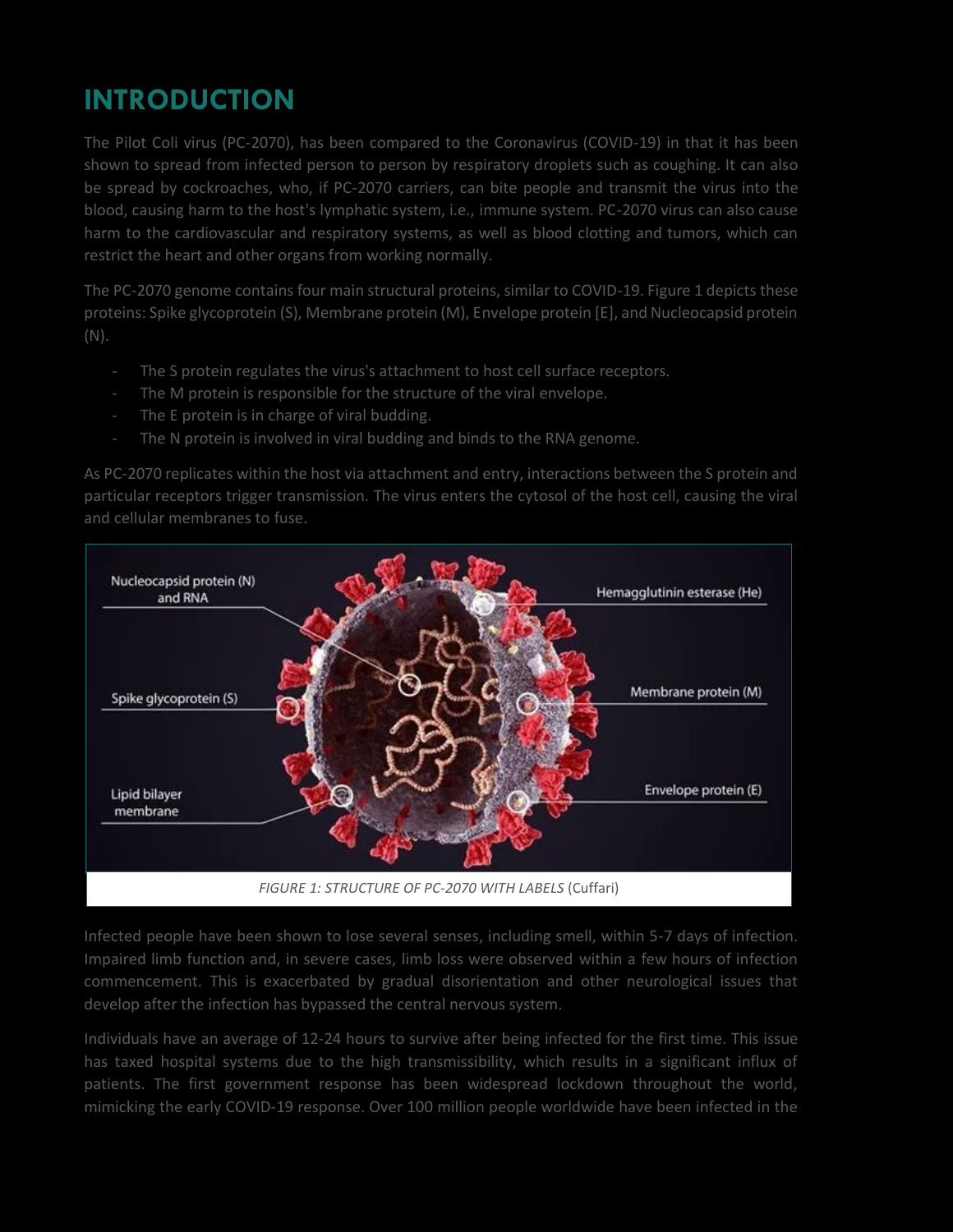two weeks since the virus's emergence. With a case-fatality rate of 65% for those between the ages of 1-65 years old.

### **PROPOSED SOLUTION**

Viruses are infectious organisms that can only multiply within the confines of a host organism (Scitable by Nature Education). These microbes can infect an array of living organisms such as plants, bacteria, animals ect. Because of their relatively simple structure, Viruses can replicate quickly when – and only when inside the host. Medical Microbiology  $[4<sup>th</sup>$  edition], goes through the stages of infection, incubation and peak ranges for different viruses. It was discussed that Viruses like the PC-2070 replicate very fast, hence they divide – to make more cells – quickly as well.

Cancerous cells also divide quickly due to their state and structure to form potentially life threatening tumors in different parts of the body. A combination of chemotherapy and radiationtherapy is used to treat cancers.

> Chemotherapy is a highly specialized drug that is used to destroy cancer cells *(Cancer.Net Editorial Board).*

Radiation therapy is a cancer treatment that uses high doses of radiation to kill cancer cells and shrink tumors. It works by damaging the DNA of the cell which eventually leads to cell death *(National Cancer Institute)***.**

They both work by preventing cancer cells from growing, dividing, and proliferating. Chemotherapy has a greater effect on cancer cells because they grow and divide quicker than normal cells (Cancer.Net Editorial Board). Chemotherapy medications and radiation therapy, on the other hand, are extremely potent and can still cause harm to healthy cells.

This same logic can be applied to viruses which like cancer cells are quickly reproducing and hence can be targeted through chemo and radiation-therapy. To ensure that cancer treatments such as chemotherapry and radiationtherapy would work in the desired manner, clinical trials will have to take place. However, since this is an emergency situation the testing will have to be quick and efficient.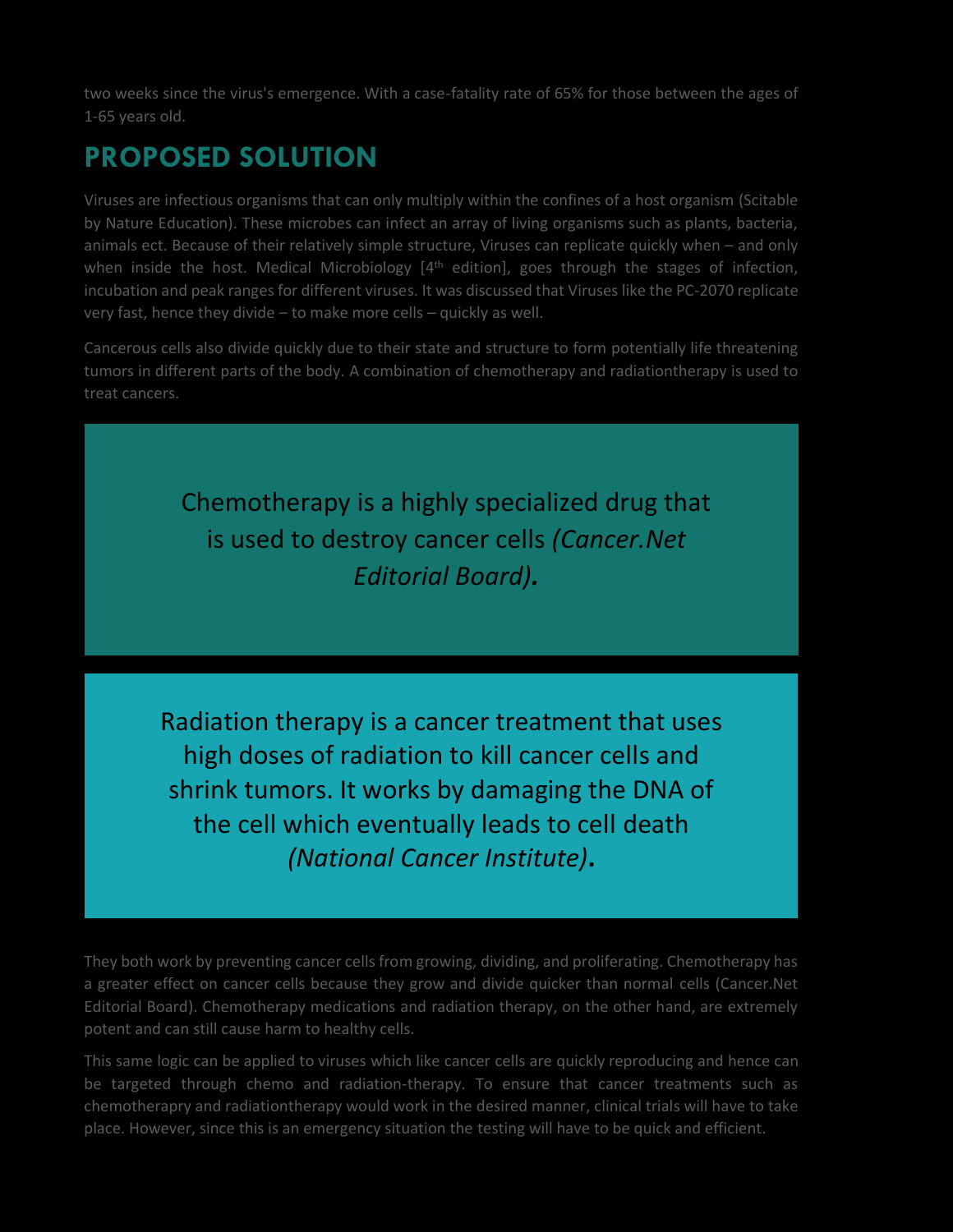| <b>Step</b>                                                                                                                                | <b>Action</b>                                                                                                                                                                                                                                                                                                                                                                                                                                                                                                                                                                                                                                                                                                                                                                                                                                        |
|--------------------------------------------------------------------------------------------------------------------------------------------|------------------------------------------------------------------------------------------------------------------------------------------------------------------------------------------------------------------------------------------------------------------------------------------------------------------------------------------------------------------------------------------------------------------------------------------------------------------------------------------------------------------------------------------------------------------------------------------------------------------------------------------------------------------------------------------------------------------------------------------------------------------------------------------------------------------------------------------------------|
| $\mathbf{1}$<br>[approx. 7-8 months]                                                                                                       | Initial trials will have to be conducted on animals<br>such as mice, pigs and cockroaches to understand<br>and study how the virus mutates and develop<br>possible countermesures. Different types of<br>radiation, dosages and equipment can be used to<br>find the one that would have the best result on<br>humans. Once a fesable solution is found with the<br>best chance of human trial success, human trials<br>will comence. Most trials take between [4-5<br>weeks]. It is possible that this may take less time<br>as extensive research on the effects of<br>chemotherapy and radiation exposure has<br>already been conducted on human subjects in<br>the past. Collating all this information and using<br>it in the context of this virus will help reduce<br>research and development time and limit the<br>death toll of the virus. |
| $\overline{2}$<br>[ongoing]<br>WHY: To prevent the virus from spreading in the<br>vulnerable age groups with 60% mortality rate.           | During this time government interventions such<br>as mandatory testing to identify hosts of the PC-<br>2070 virus will be essential. Quarantine facilities<br>will have to be created to quarantine identified<br>infectees from the outside world.                                                                                                                                                                                                                                                                                                                                                                                                                                                                                                                                                                                                  |
|                                                                                                                                            | Military and health professionals will be on<br>stand-by to help with the testing, transportation<br>and smooth running of each elected facilities.<br>Pharamceutical companies, researchers and<br>scientists as well as governments and businesses<br>will have to work together to produce results,<br>and conduct sufficient tests for the production of<br>the treatment.                                                                                                                                                                                                                                                                                                                                                                                                                                                                       |
|                                                                                                                                            | Masks and limited gatherings will have to be<br>placed to limit the spread of the virus and to<br>prevent more infected individuals.                                                                                                                                                                                                                                                                                                                                                                                                                                                                                                                                                                                                                                                                                                                 |
| 3<br>$[2-3$ weeks]                                                                                                                         | Once possible chemotherapy drugs and radiation<br>therapy doses have been found; a sample of 20-<br>30 individuals confirmed with PC-2070 will<br>become the subjects. These subjects will be<br>volenteery or those whos symptoms have gotten<br>to a point of no return.                                                                                                                                                                                                                                                                                                                                                                                                                                                                                                                                                                           |
| 4.<br>[3-4 weeks for monitoring and re-trialing]<br>[3 weeks to 3 months for the drug and treatment<br>to be made available to the public] | These individuals will be monitered and those will<br>the most positive responses will be retrialed with<br>other subjects and will be rolled into the market<br>for public consumption.                                                                                                                                                                                                                                                                                                                                                                                                                                                                                                                                                                                                                                                             |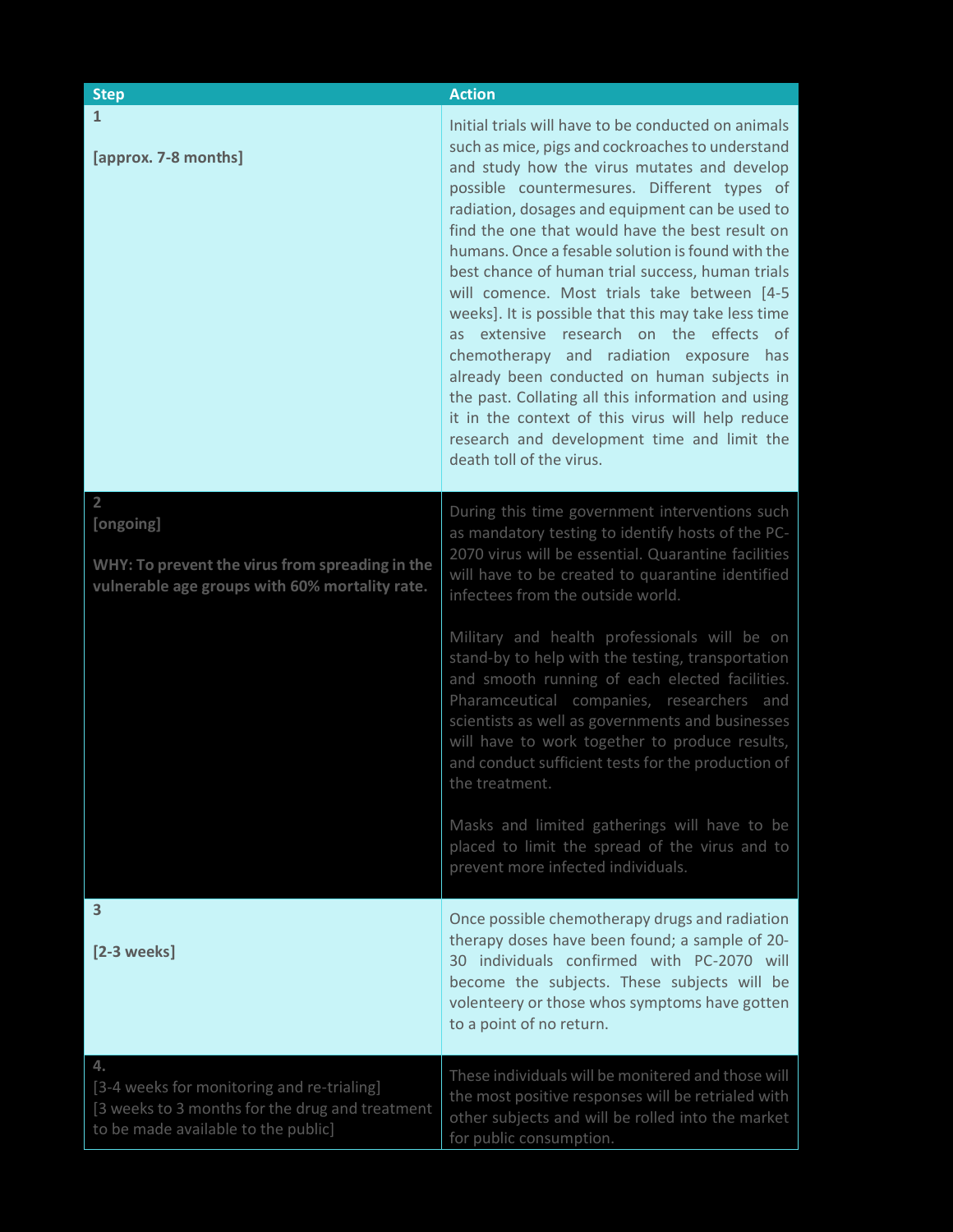### **How it works:**

Cancer treatment works by using highly potent drugs and radiation doses to do damage to the DNA of the cancer cell, after multiple treatment cycles this renders the cell useless and unable to replicate and grow. When a cell is unable to reproduce it dies and is broken down by the host's body.

The main problem with the PC-2070 virus is that it replicates and heavily damages the immune system of the host making them susceptible to sicknesses. Viruses have DNA [or RNA] which if damaged can cause cell death and limit or stop cell replication. Hence it is a viable option of treatment for the PC-2070 virus.

The physiological effects can be monitored by observing the behaviors of the infected, with their behaviors after treatment. The treatment should bring the subject back to 'normal' state, however if symptoms from the PC-2070 virus continue such as loss of smell or limb, or other neurological such as confusion continue, they can be provided additional therapy, or the treatment can be refined accordingly to also

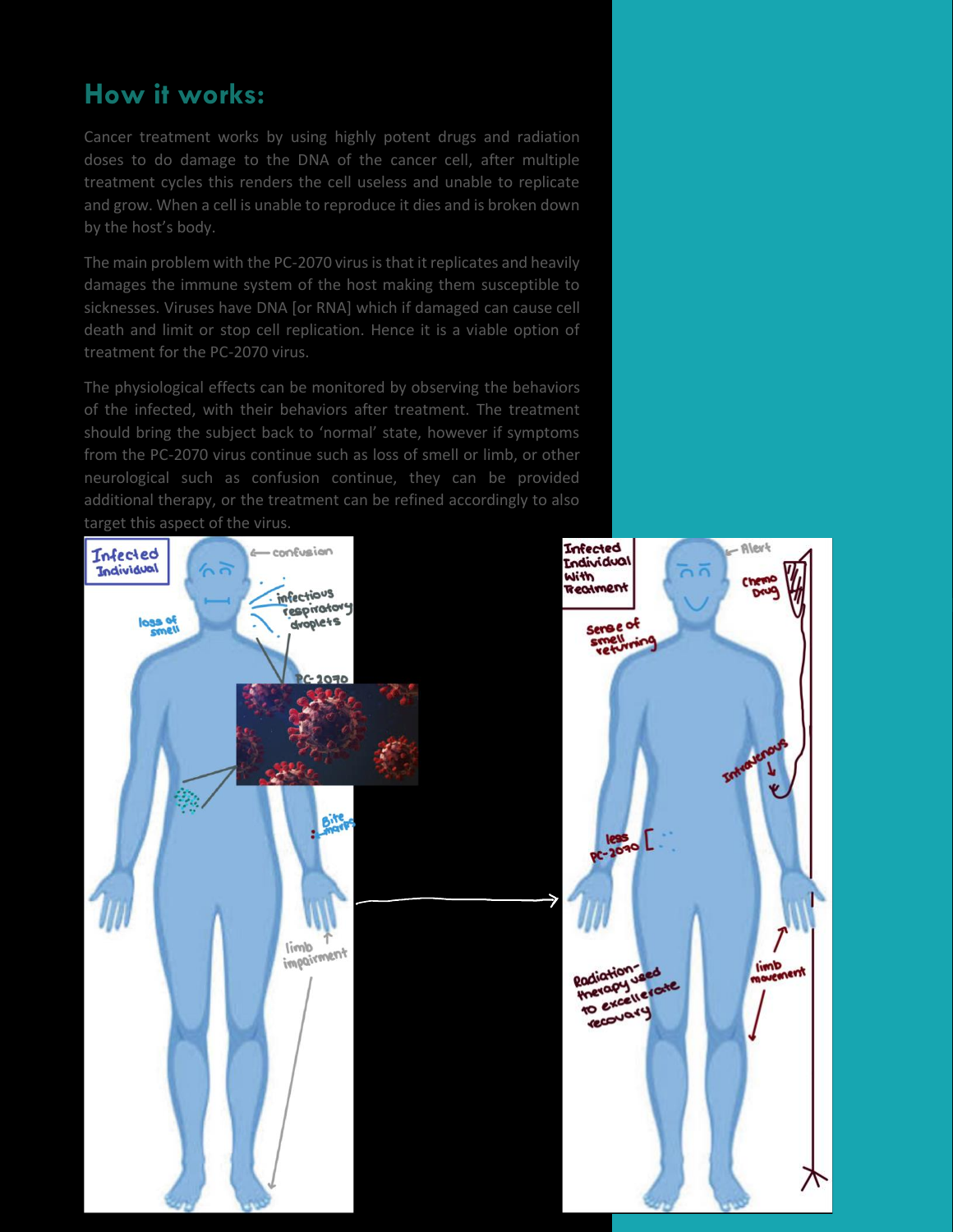

*"THE PROTECTION OF RIGHTS, SAFETY, AND WELL-BEING OF RESEARCH PARTICIPANTS ARE THE MAIN ETHICAL CONCERNS IN CLINICAL RESEARCH."*

- Vasantha Muthusamy

#### **EVALUATION**

#### Pros

- ► Already have vast amounts of research on chemotherapy and radiation therapy
- ► Is a viable option as it has been used to treat other illnesses before
- ► Can be made to be subsidized for the public to use at an affordable level
- ► The biological similarities between viruses and cancer cells allow it to be treated and combated in similar ways
- ► Because of cancer, radiation therapy and chemotherapy specialists exist, hence accelerating the time taken for the treatment to come out for the PC-2070, which would allow the world to recover faster from this pandemic

#### Cons

- ► The Government would lose money from all the subsidization that they would have to do for the treatment of PC-2070, as it is quite expensive [drug and therapy]
- ► Chemotherapy and radiation therapy may only be efficient if done more than once [as seen in cancer treatments], hence may be rendered less efficient
- ► Since there is no experiments or data on using chemotherapy or radiation therapy for the use of combating viruses it has a potential chance of failing or not working as theorized above.
- ► Since the testing involved human subjects, it may be a violation of human rights and/or be potentially harmful for the test subjects.
- ► Side effects are unknown of refining chemo and radiation to attack virus cells
- **Technical limitations** can include not enough chemotherapy drugs which can be countered by getting pharmaceutical companies to produce more of the drug. Specialized equipment will be needed to administer radiation therapy, hence having the manufacturers produce bulk of them. If there were to be a shortage of the treatment it would have to be given to the people that needs it to the most, i.e., vulnerable people, pre-existing conditions, children, healthcare workers etc.
- **Social and Ethical issues** include the safety of the participants in the human trials. It is the moral duty of the researchers to make sure that the human trial participants have the least amount of negative impact due to the study. A combination of prior knowledge when dealing with chemo and radiation as well as additionally testing on non-human subjects [such a mice, rats etc.] first would help reduce the incidence of negative impacts.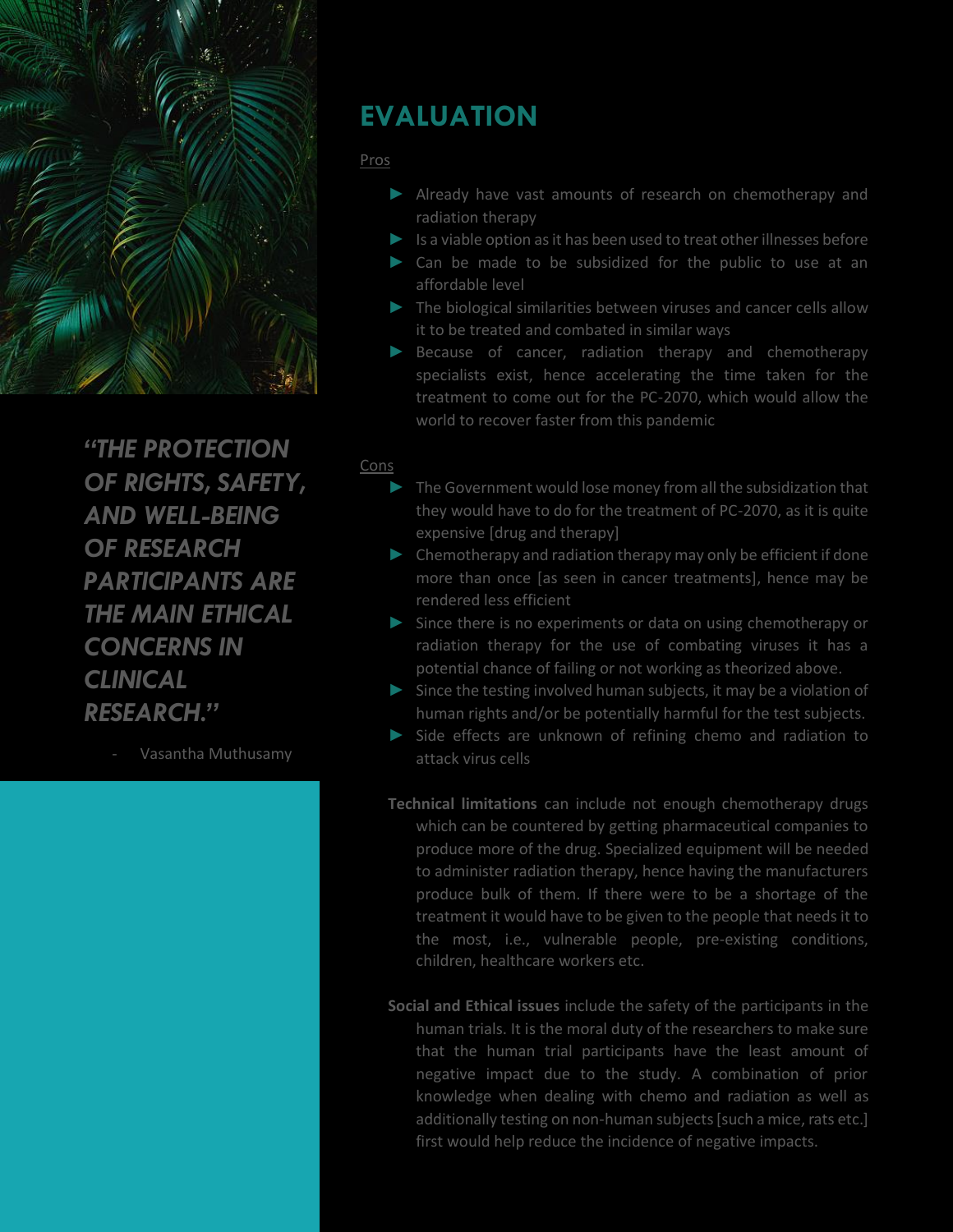**At first** the treatment may be hard for the general public to access as the treatment would have to go through FDA approval and testing which would take significant time. It will also have to go through the government to become subsidized. However, to combat this it can be given through private insurance holders and wait time would be reduced through cooperation from the government and the FDA.

- Since many different dosages, concentrations and such will be tested to find the most appropriate and suitable treatment in response to PC-2070, to find the 'best' option for the criteria, it will be based on the following:
- a) Is it safe for humans?
- b) Does it target side-effects of PC-2070 such as limb immobilization, fatality, progressive confusion etc?
- c) Is it a feasible solution?
- d) Is it expensive to manufacture?
- The one that fits these criteria's the best will proceed for human trials and is one of the ways this report is trying to address limitations and challenges to this proposal.

## **CONCLUSION:**

The year is 2070, and the world is in the grip of a pandemic caused by a virus that is more infectious than ever. This enquiry went through the PC-2070 virus, researched and proposed actions strategies to decrease the virus's transmission and reduce its impact on humans.

This report put forth that Chemotherapy and Radiation Therapy that was refined to target Viruses would be a potentially effective and quick medical response to the pandemic and would be highly beneficial to humans, environment, economies, and such.

The side effects of PC-2070 were identified and were relatively addressed through the above-mentioned treatment.

With the combination of the chemo-and-radiation therapy, government interventions and treatments, the PC-2070 virus should be eliminated from society. The treatment should also allow the average time to live from first infection to increase from 12-24 hours to much longer so that the medicine can take effect. The fatality cases for those between 1-65 should also decrease from 65% to only 1-2% as the treatment should effectively save most [realistically not all] of the infected.

*"The PC-2070 is a highly contagious virus likened to the CORONAVIRUS"*